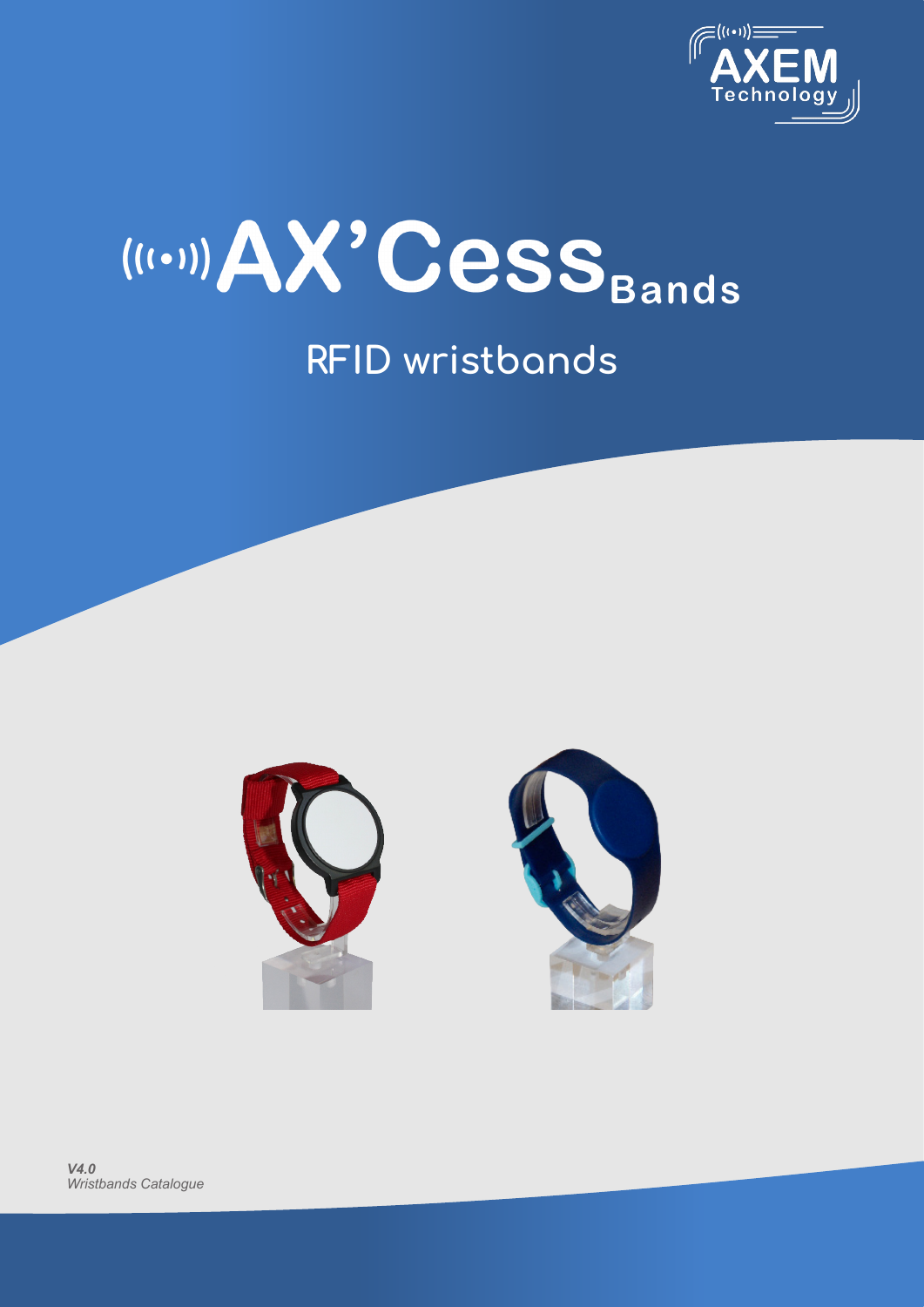### **Table of contents**

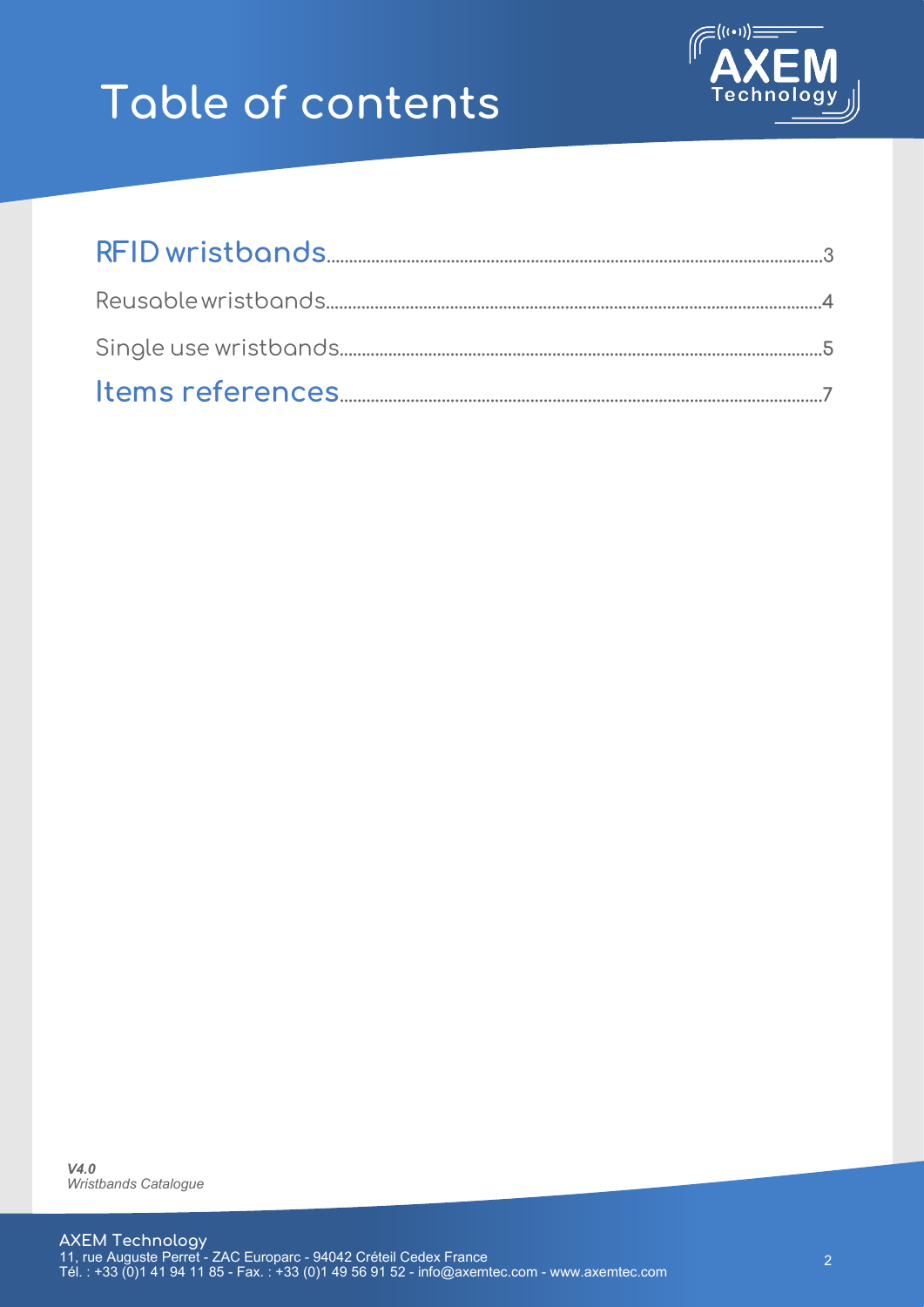# $($ ((·)) $AX$ 'Cess $_{\text{Bands}}$



| <b>Product</b>               | <b>RFID</b>     | <b>Frequency</b>                                              | <b>Material</b>                                                | <b>DImensions</b>                                      | <b>Customization</b><br>area | <b>Color</b>                          | <b>MOQ</b>                                                      |
|------------------------------|-----------------|---------------------------------------------------------------|----------------------------------------------------------------|--------------------------------------------------------|------------------------------|---------------------------------------|-----------------------------------------------------------------|
| <b>OPEN</b><br><b>RUBBER</b> | HF<br>LF        | EU: 865-869MHz<br>US: 902-928MHz<br>13,56MHz<br><b>125KHz</b> | Silicone Closure:<br>metallic strong                           | Watch: D35x5,3mm<br>Band: 50x35x2,3mm                  | Watch only                   | Black, red,<br>blue, green            | 1000 pcs for<br>standard color<br>5000 pcs for<br>customization |
| <b>FIT</b>                   | <b>HF</b><br>LF | EU: 865-869MHz<br>US: 902-928MHz<br>13,56MHz<br>125KHz        | Watch: ABS Band:<br>woven nylon<br>Closure: Metallic<br>strong | Watch: D36x6mm<br>Band: 250x16mm                       | Watch only                   | Black, yellow,<br>red, blue,<br>green | 1000 pcs<br>8000pcs~10000pcs<br>for customized band             |
| <b>RUBBER</b>                | <b>HF</b><br>LF | EU: 865-869MHz<br>US: 902-928MHz<br>13,56MHz<br><b>125KHz</b> | Silicone                                                       | Watch: D32mm,<br>Band: 1,5x12,5x217<br>or 189 or 166mm | Watch and<br>band            | Black, red,<br>blue, green            | 1000 pcs for<br>standard color<br>5000 pcs for<br>customization |
| <b>SOFT</b><br><b>CLIP</b>   | HF<br>LF        | 125KHz<br>13,56MHz<br>134 KHz                                 | Soft PVC Closure:<br>Plastic Clip                              | Band: 14x265mm<br>Label: 27x100mm                      | Fully printable              |                                       | 2000 pcs                                                        |
| <b>CLIP</b>                  | <b>HF</b><br>LF | EU: 865-869MHz<br>US: 902-928MHz<br>13,56MHz<br>125KHz        | <b>PVC Closure:</b><br><b>Plastic Clip</b>                     | Band: 14x292mm<br>Label: 27x101mm                      | Fully printable              |                                       | $250$ pcs                                                       |
| <b>TYVEK</b>                 | HF<br>LF        | EU: 865-869MHz<br>US: 902-928MHz<br>13,56MHz<br>125KHz        | Tyvek                                                          | Band: 20x250mm<br>(45mm closing part<br>included)      | Fully printable              |                                       | $250$ pcs                                                       |
| <b>SILK</b>                  | <b>HF</b><br>LF | EU: 865-869MHz<br>US: 902-928MHz<br>13,56MHz<br>125KHz        | Silk Tag: PCV<br>Closure: Plastic ring                         | Band: 350x16mm<br>Tag: 33x26x0.8mm                     | Tag and band                 |                                       | $250$ pcs                                                       |
| <b>FIEX SILK</b>             | HF<br>LF        | EU: 865-869MHz<br>US: 902-928MHz<br>13,56MHz<br>125KHz        | Silk Tag: Flexible<br><b>PCV Closure:</b><br>Plastic ring      | Band: 350x16mm<br>Tag: 33x26x1mm                       | Tag and band                 |                                       | 2000 pcs                                                        |

*For any other other RFID technology or bi-technology request for any wristband model, please contact us.*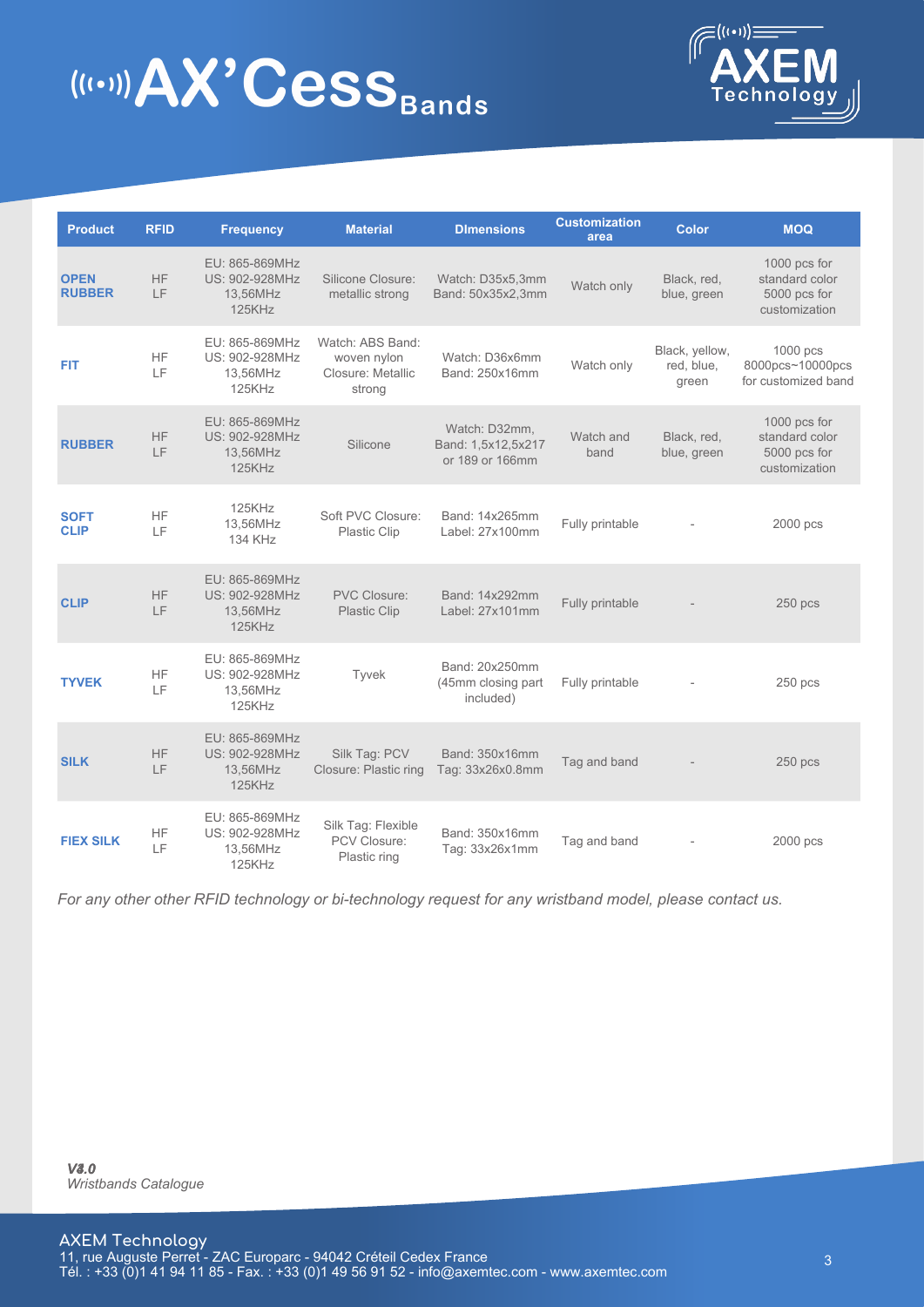# **UHRAX' CeSS** Bands



#### Reusable wristbands



#### OPEN RUBBER

| <b>Type</b>       | HF, LF                                         |
|-------------------|------------------------------------------------|
| Material          | Silicone Closure: metallic strong              |
| <b>Dimensions</b> | Watch: D35 x 5,3 mm<br>Band: 250 x 35 x 2,3 mm |
| Color             |                                                |
| Customization     | Watch only                                     |
|                   |                                                |

MOQ 1 000 pcs, 5000 pcs pour personnalisation



| FIT               |                                                          |
|-------------------|----------------------------------------------------------|
| <b>Type</b>       | HF, LF                                                   |
| Material          | Watch: ABS Band: woven nylon<br>Closure: Metallic strong |
| <b>Dimensions</b> | Watch: D36 x 6mm<br>Band: 250 x 16 mm                    |
| Color             |                                                          |
| Customization     | Watch only                                               |
|                   |                                                          |
| <b>MOQ</b>        | 1 000 pcs, 8000pcs~10000pcs pour personnalisation        |

## RUBBER

| ype               | HF, LF                                                  |
|-------------------|---------------------------------------------------------|
| Material          | Silicone                                                |
| <b>Dimensions</b> | Watch: D32 mm<br>Band: 1,5 x 12,5 x 217 or 189 or 166mm |
| Color             |                                                         |
| Customization     | Watch and band                                          |
|                   |                                                         |
| MOQ               | $250$ pcs                                               |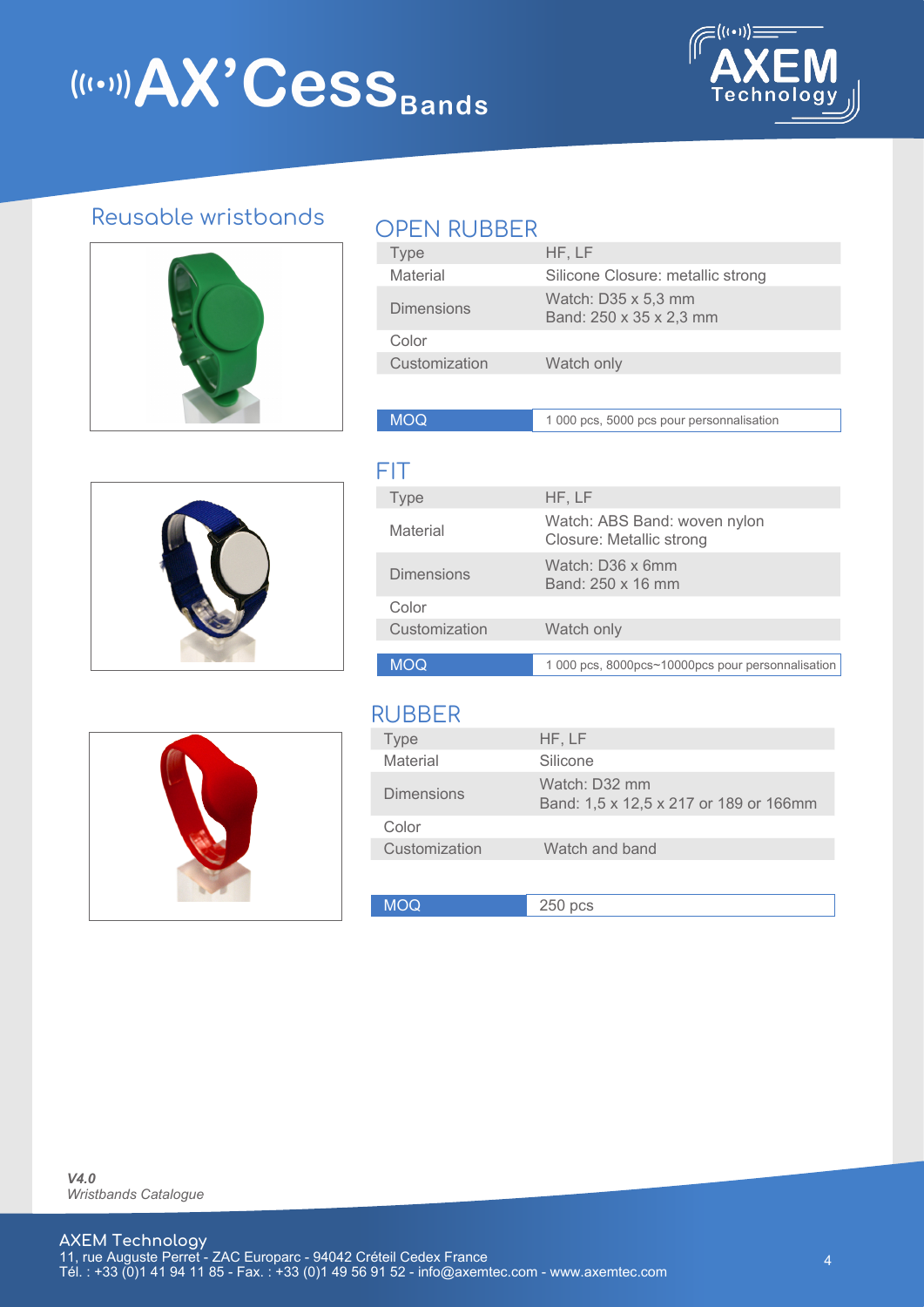# (((\*)) AX' Cess<sub>Bands</sub>



#### Single use wristbands



#### SOFT CLIP

MOQ 250 pcs

MOQ 250 pcs

Type HF, LF Material Tyvek

Customization Fully printable

TYVEK

MOQ 250 pcs

Customization Tag and band

| IUF I ULIP        |                                       |
|-------------------|---------------------------------------|
| <b>Type</b>       | HF, LF                                |
| Material          | Soft PVC, Closure: Plastic Clip       |
| <b>Dimensions</b> | Band: 14 x 265mm<br>Label: 27 x 100mm |
| Customization     | Fully printable                       |

| $Cl$ IP           |                                       |
|-------------------|---------------------------------------|
| Type              | HF, LF                                |
| Material          | PVC, Closure: Plastic Clip            |
| <b>Dimensions</b> | Band: 14 x 292mm<br>Label: 27 x 101mm |
| Customization     | Fully printable                       |





| <b>MOQ</b>        | $250$ pcs                                |
|-------------------|------------------------------------------|
|                   |                                          |
| <b>SILK</b>       |                                          |
| <b>Type</b>       | HF, LF                                   |
| Material          | Silk Tag: PCV Closure: Plastic ring      |
| <b>Dimensions</b> | Band: 350 x 16mm<br>Tag: 33 x 26 x 0.8mm |

Dimensions Band: 20 x 250mm (45mm closing part included)

#### *V4.0 Wristbands Catalogue*

#### **AXEM Technology** 11, rue Auguste Perret - ZAC Europarc - 94042 Créteil Cedex France<br>Tél. : +33 (0)1 41 94 11 85 - Fax. : +33 (0)1 49 56 91 52 - info@axemtec.com - www.axemtec.com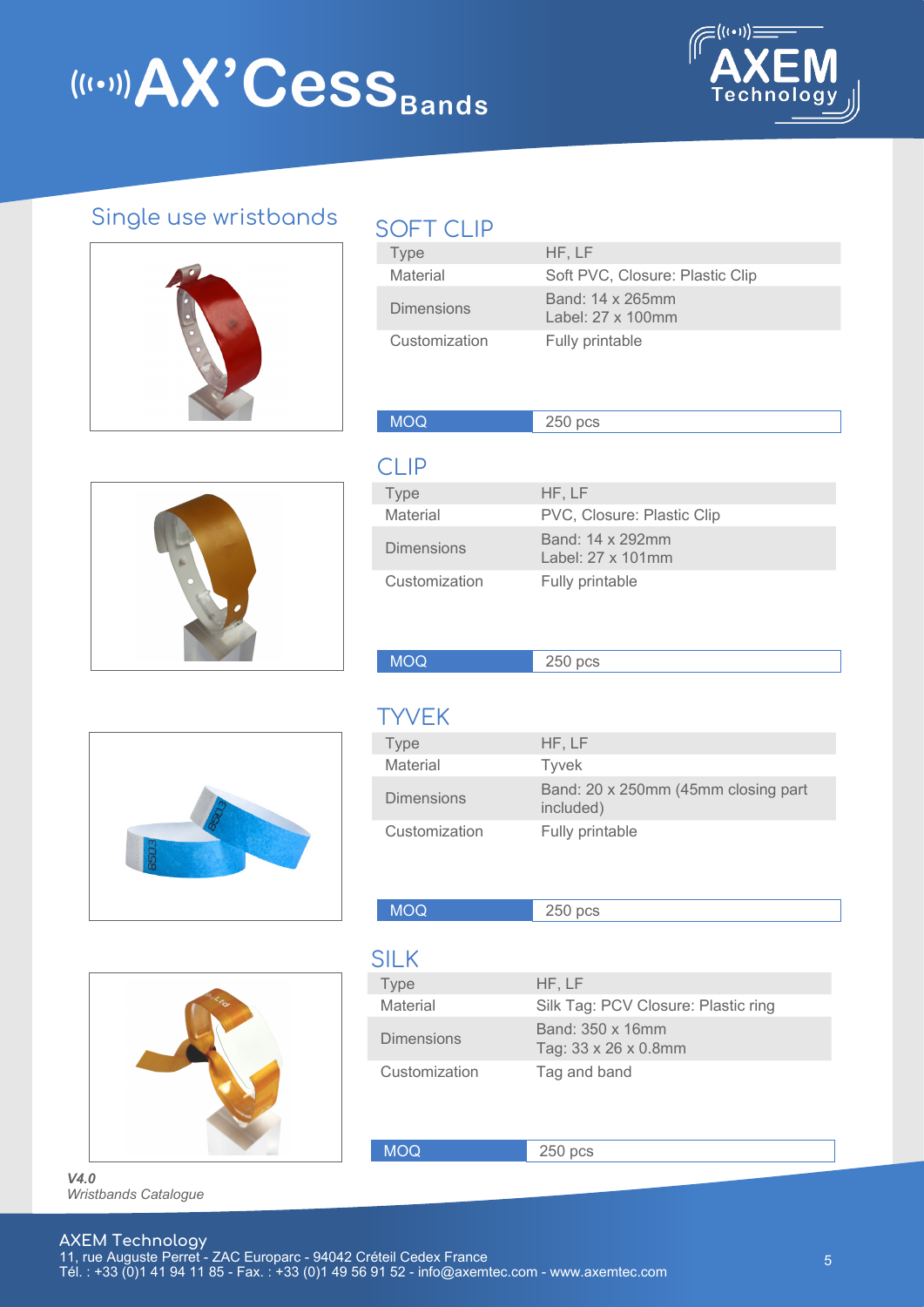# **UHRAX' Cess** Bands





#### SOFT CLIP

| Type              | HF, LF                                          |
|-------------------|-------------------------------------------------|
| Material          | Silk Tag: Flexible PCV Closure: Plastic<br>ring |
| <b>Dimensions</b> | Band: 350 x 16mm<br>Tag: 33 x 26 x 1mm          |
| Customization     | Tag and band                                    |
| <b>MOQ</b>        | 2 000 pcs                                       |